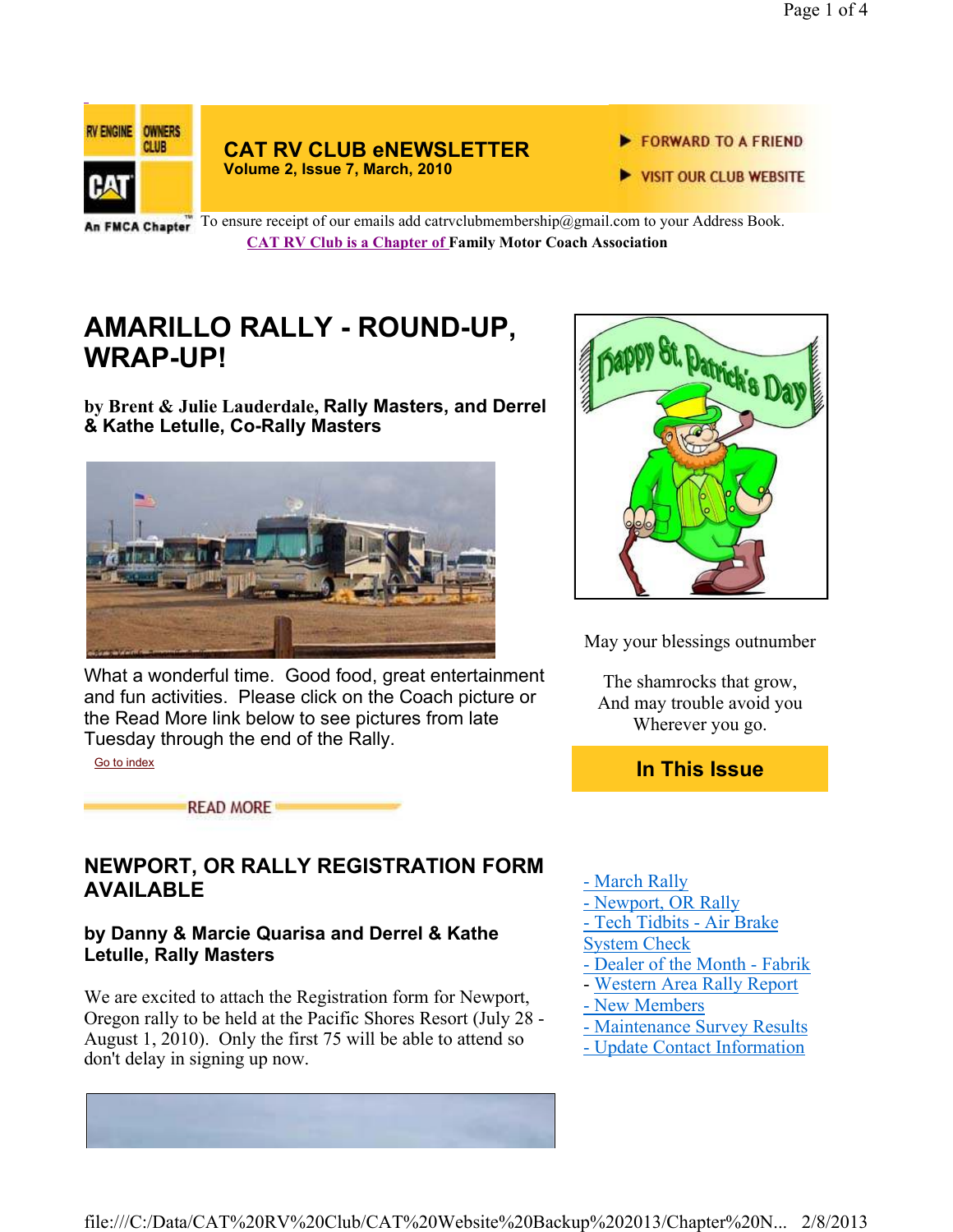Click READ MORE to download and complete the registration form.

Go to Index

**READ MORE** 



### **TECH TIDBITS - AIR BREAK SYSTEM CHECK!**

**by Brett Wolfe, President Emeritus and Yahoo Discussion Group Moderator**

Need a checklist of things to do to preform a pre-trip check. Click on Read More for details.

Return to Index

**READ MORE** 

## **CATERPILLAR DEALER OF THE MONTH - FABICK IN MISSOURI AND ILLINOIS**

You know that old expression, if you like our service tell your friends, if you don't please tell us. Well, a lot of folks have told us about the quality services and competitive prices offered by Fabick. We are pleased to feature Fabick as our CAT RV Club Dealer of the Month. Congratulations Fabick. For more information go to http://www.fabickcat.com/

Return to Index

# **REPORT FROM WESTERN AREA RALLY**

**by Danny Quarisa, President**



Several of our CAT RV Club members attended the FMCA Western Area Rally in Indio, California in January. While there, we were able to promote the CAT Club as well as have fun doing it. We signed up 10 new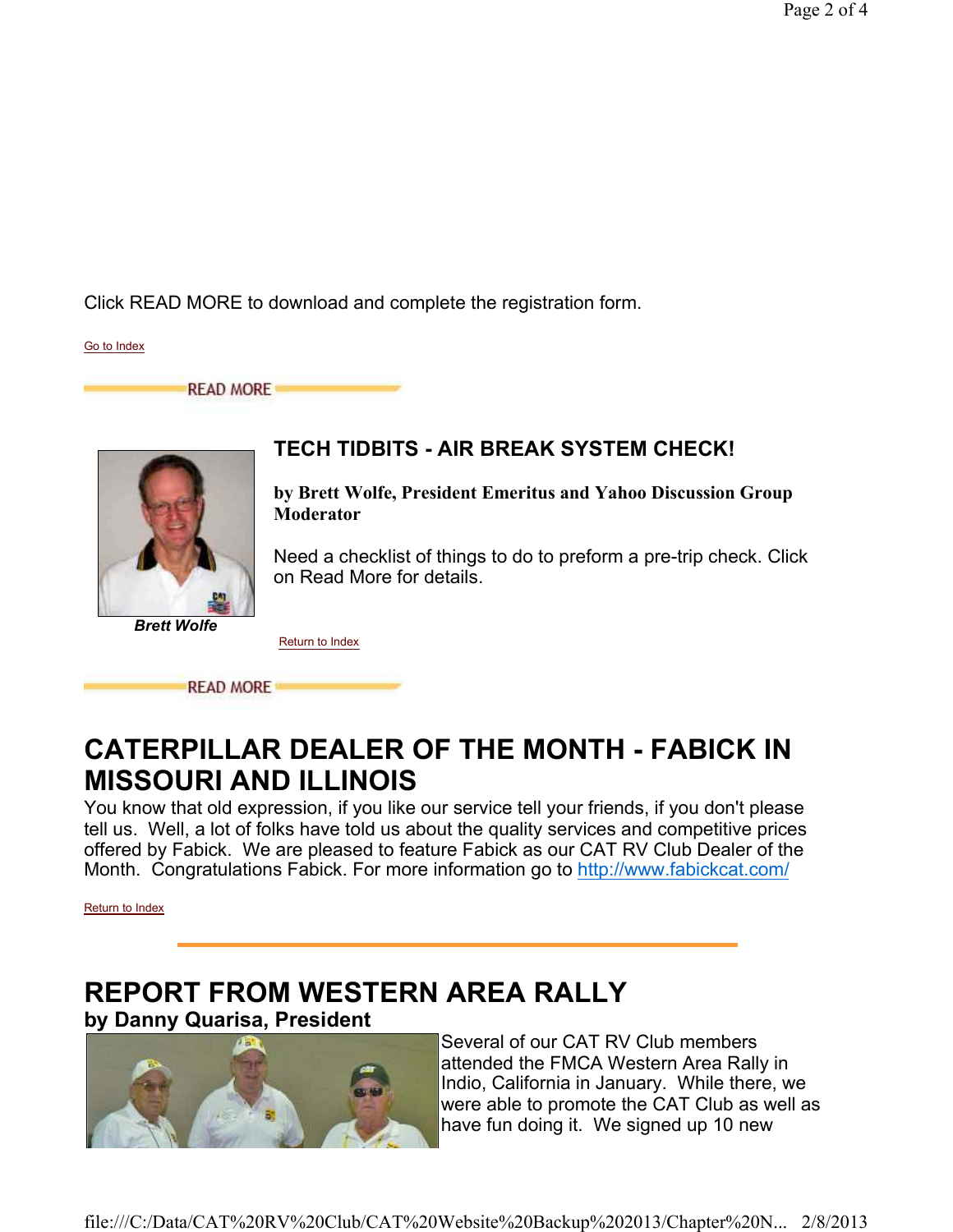members and gave out many more applications during the Chapter Fair and the CAT Maintenance seminar.

A personal thank you to Earl and Marie McPeak, Dick and Joyce Jones, Al and Bobbie Vormittag, and my wife, Marcie, for their time and participation. A special thank you to Johnson Power Systems (CAT Dealer) for putting on a great seminar and allowing us to promote the CAT RV Club. Also to the Beaver Ambassador Club and Freightliner Chassis Owners Club (FCOC) for allowing me the time to talk to their members about the benefits of the CAT RV Club.

Return to Index

### **NEW CAT RV CLUB MEMBERS**

As of today, we have 67 new members this year. Please join us in extending a warm Welcome to our newest Club members!

| <b>New Members</b>         | City               | State /<br>Province |
|----------------------------|--------------------|---------------------|
| Charles & Dorothy Adams    | Livingston         | <b>TX</b>           |
| Timothy & Brenda Adams     | <b>Sioux Falls</b> | <b>SD</b>           |
| Roger Baldwin & Sherol Roy | Littleton          | CO                  |
| Rodney Barnett             | Huntsville         | AL                  |
| Ronald & Cathrine Bennett  | Livingston         | <b>TX</b>           |
| Marc & Barbara Cohen       | N. Fort Myers      | <b>FL</b>           |
| Loren & Jeannie Fine       | Livingston         | <b>TX</b>           |
| Hank & Ann Frolich         | <b>Sparks</b>      | <b>NV</b>           |
| Jesse & Barbara Gunn       | Garden City        | GA                  |
| Gary & Leola Krous         | Denver             | CO                  |
| Richard & Linda Kuieck     | Fort Myers         | <b>FL</b>           |
| David Kuykendall           | Norco              | GA                  |
| Fred & Beverly Mesler      | Punta Gorda        | <b>FL</b>           |
| Al & Colleen Miller        | Orange             | <b>TX</b>           |
| Roger & Gloria Mory        | Blandon            | PA                  |
| John & Kathy Pedersen      | <b>Belleview</b>   | <b>WA</b>           |
| Randy & Dawn Perry         | Santa Anna         | CA                  |
| Art & Sandy Schipper       | Benicia            | CA                  |
| Stanley & Sharon Souvenir  | Madison            | AL                  |
| Vern & Celine Weldy        | Cave Creek         | AZ                  |
| Peter & Roberta Youngdahl  | Gardnerville       | <b>NV</b>           |

Return to Index